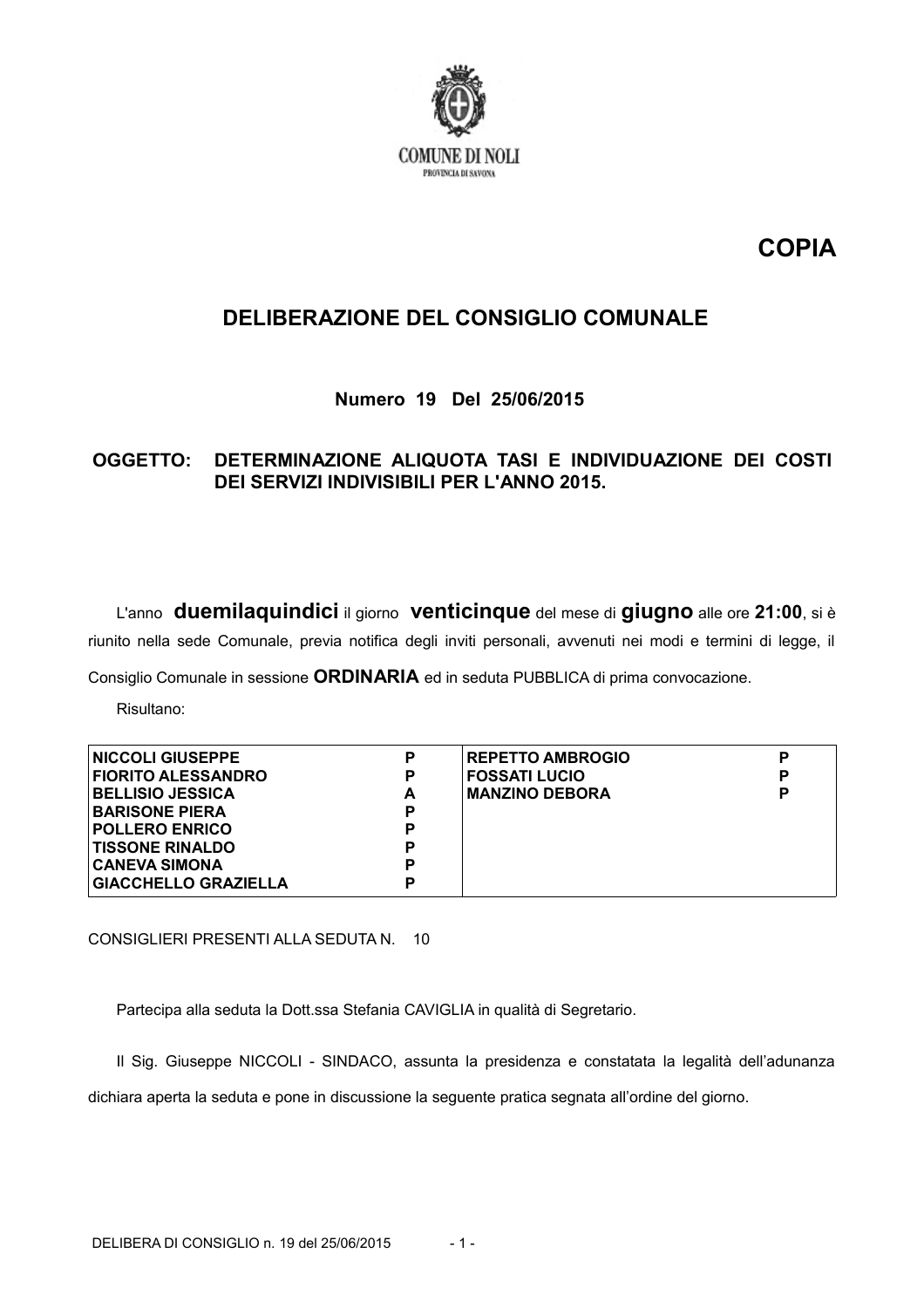

ulteriormente, mi sembrava che scadesse al 30 agosto, recito a memoria, quando hai detto che si poteva aspettare fino a settembre non abbiamo aspettato per cui...e menomale che non abbiamo aspettato, ora poi ... poi bisogna verificare, ci sono stati degli introiti maggiori poi bisogna vedere alla fine se bisogna restituire o meno, questo lo vedremo a breve spero, ma questo non è che lo chiede alla Flavia, altre domande?".

A questo punto il Sindaco, preso atto dell'assenza di ulteriori interventi da parte dei Consiglieri, invita il Consiglio ad assumere le proprie determinazioni in merito.

## **IL CONSIGLIO COMUNALE**

#### Richiamati:

· gli articoli 119 e 117, comma 6, della Costituzione, novati dalla legge costituzionale 3/2001, che riconoscono ai comuni rispettivamente "autonomia finanziaria di entrata e di spesa" e la potestà regolamentare "in ordine alla disciplina dell'organizzazione e dello svolgimento delle funzioni loro attribuite":

· l'articolo 4 della legge 131/2003 secondo il quale i comuni hanno potestà normativa che consiste in potestà statutaria e regolamentare;

· gli articoli 7 e 42, comma 2 lettera f), del decreto legislativo 18 agosto 2000 numero 267 (TUEL) e smi

· l'articolo 52 del decreto legislativo 446/1997 che riconosce ai comuni potestà regolamentare generale in materia di loro entrate;

il Decreto del Ministero dell'Interno del 13 maggio 2015, che ha differito al 30 luglio 2015 il termine per l'approvazione dei bilanci degli enti locali;

l'art. 1, comma 169, della Legge 296/06 che prevede che gli enti locali deliberano le tariffe e le aliquote relative ai tributi di loro competenza entro la data fissata da norme statali per la deliberazione del bilancio di previsione. Dette deliberazioni, anche se approvate successivamente all'inizio dell'esercizio purché entro il termine innanzi indicato, hanno effetto dal 1<sup>°</sup> gennaio dell'anno di riferimento:

#### Richiamati altresi:

· il decreto legislativo 14 marzo 2011 numero 23 recante "Disposizioni in materia di federalismo fiscale municipale", con particolare riferimento all'art. 14;

· l'art. 1 della Legge 27 dicembre 2013, n. 147 (Legge di stabilità 2014) comma 639 e successivi che ha istituito l'Imposta Unica Comunale (IUC) la quale si compone dell'imposta municipale propria (IMU), della tassa sui rifiuti (TARI) e del tributo per i servizi indivisibili (TASI);

il regolamento comunale della IUC (imposta unica comunale) che disciplina nel Capo III il Tributo sui Servizi Indivisibili, approvato con propria deliberazione numero 16 del 08/04/2014;

· l'art.1 comma 682 Legge 27 dicembre 2013, n. 147, secondo il quale il Comune: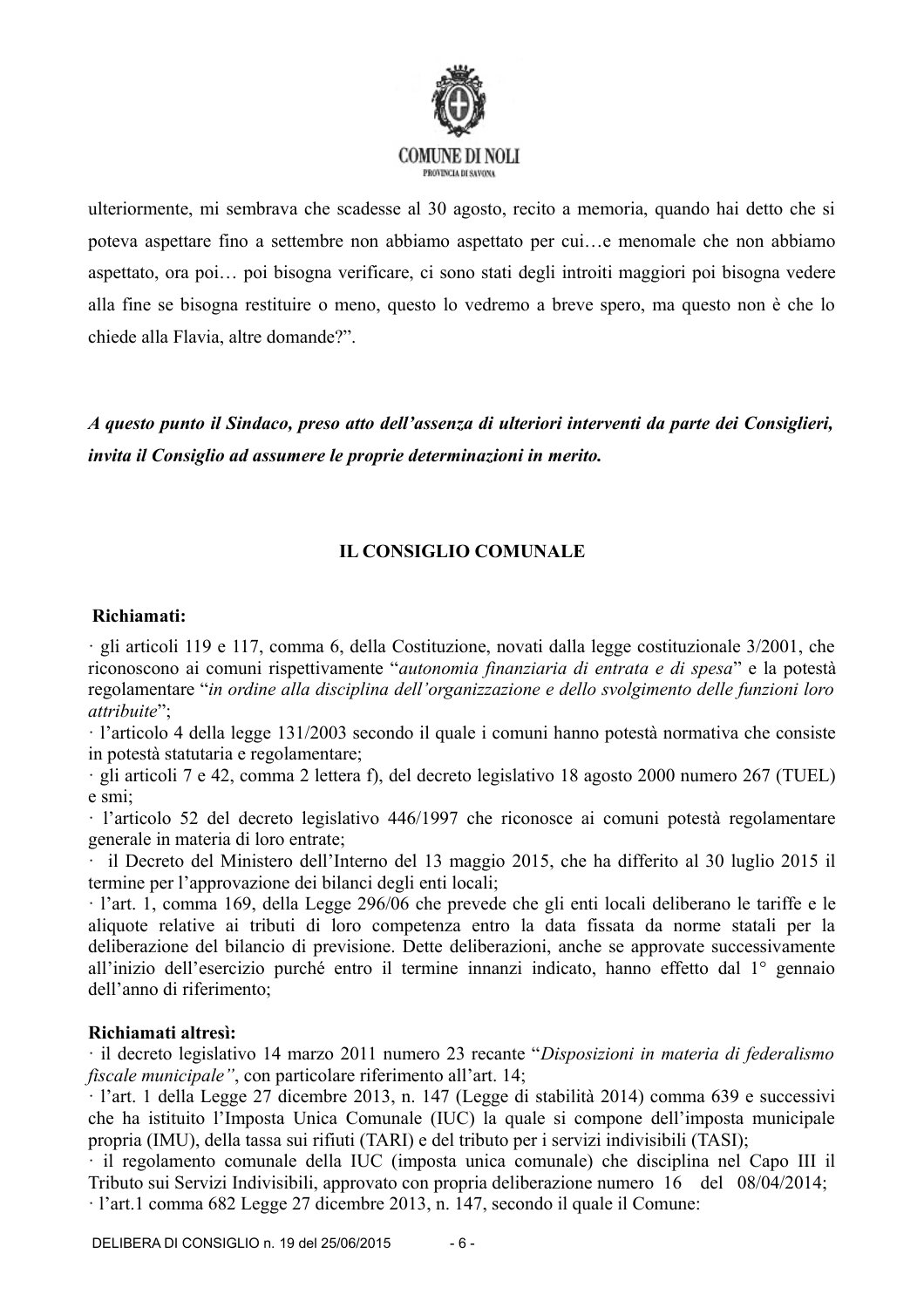

- determina la disciplina delle riduzioni Tasi che tengano conto anche della capacità contributiva della famiglia (anche attraverso l'applicazione dell'ISEE);

- individua i servizi indivisibili e l'indicazione analitica, per ciascuno di tali servizi, dei relativi costi alla cui copertura la TASI è diretta;

RILEVATO che il tributo è destinato al finanziamento dei servizi indivisibili comunali e dettagliatamente di seguito riportati:

•ORGANI ISTITUZIONALI; ·SEGRETERIA GENERALE: ·GESTIONE ECONOMICA: ·UFFICIO TECNICO: · ALTRI SERVIZI GENERALI: •URBANISTICA E TERRITORIO;

DATO ATTO che in base alla deliberazione del Consiglio comunale n. 18 del 25/06/2015, le aliquote dell'imposta municipale propria stabilite per l'anno 2015 sono le seguenti:

- ALIQUOTA BASE: allo 0,98 per cento;
- ALIQUOTA RIDOTTA per le abitazioni principali e relative pertinenze: allo 0,40 per cento.

ALIOUOTA RIDOTTA per le unità immobiliari locate (cat. Catastali A e C), con contratto di locazione stipulato e regolarmente registrato: allo 0,80 per cento;

ALIQUOTA RIDOTTA per le abitazioni concesse in locazione ed adibite ad abitazione principale, con contratto di locazione, regolarmente registrato: allo 0,60 per cento:

ALIQUOTA RIDOTTA per le abitazioni concesse in uso gratuito tra genitori e figli e viceversa e/o tra fratelli e sorelle, che nell'abitazione concessa abbiano stabilito la propria dimora abituale e residenza anagrafica: allo 0,55 per cento;

ALIQUOTA RIDOTTA per le unità immobiliari di cittadini italiani residenti all'estero (aire), per i casi esclusi dalla Legge 28/03/2014, n. 47, art. 9 bis, a condizione che non risultino locate o date in comodato d'uso: allo 0,55 per cento;

ALIQUOTA RIDOTTA per le aree fabbricabili: allo 0,76 per cento;

ALIQUOTA RIDOTTA per i soli immobili di Via Belvedere, interessati da Ordinanza Sindacale n. 1720 del 16/12/2009 e ss.mm. e ii., ancora dichiarati inagibili: allo 0,40 per cento.

#### **CONSIDERATO CHE**

a decorrere dal  $01/01/2014$ , ai sensi dell'art. 13, comma 2, del D.L.  $06/12/2011$ , n. 201, convertito con modificazioni dalla L. 22/12/2011, n. 124, come modificato dall'art. 1, comma 707, della L. 147/2013, l'Imposta Municipale Propria non si applica al possesso dell'abitazione principale e delle pertinenze della stessa, ad eccezione di quelle classificate nelle categorie catastali A/1-A/8-A/9; alle unità immobiliari appartenenti alle cooperative edilizie a proprietà indivisa, adibite ad abitazione principale e relative pertinenze dei soci assegnatari; ai fabbricati di civile abitazione destinati ad alloggi sociali, come definiti dal decreto del Ministero delle Infrastrutture del 22/04/2008; alla casa coniugale assegnata al coniuge a seguito di provvedimento di separazione legale, annullamento, scioglimento o cessazione degli effetti civili del matrimonio: all'immobile di cui alla lettera d) del citato comma 2 dell'art. 13 D.L. 06/12/2011, n.  $201:$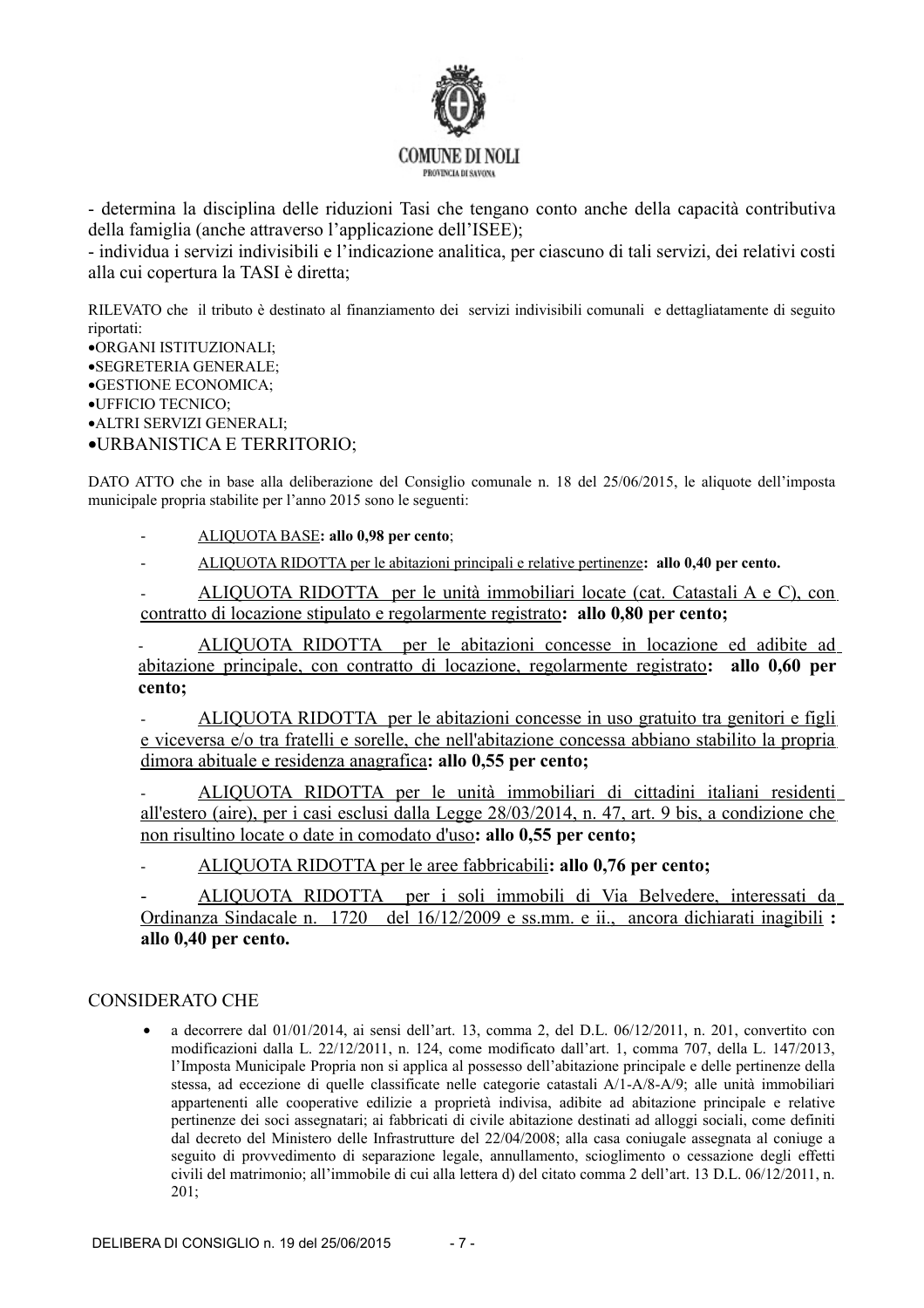

- a decorrere dal 01/01/2014 sono esenti dall'Imposta Municipale Propria, ai sensi del comma 9-bis, dell'art.  $\bullet$ 13, del D.L. 06/12/2011, n. 201, come modificato dall'art. 2, comma 2, let. a) del D.L. 31/08/2013, n. 102, i fabbricati costruiti e destinati dall'impresa costruttrice alla vendita, fintantoché permanga tale destinazione e non siano in ogni caso locali;
- tutte le fattispecie appena richiamate non sono invece esenti dalla TASI:  $\bullet$

CONSIDERATE le imprescindibili, inderogabili ed urgenti esigenze di bilancio;

RITENUTO per quanto sopra, allo scopo di finanziare, seppure non in misura integrale, i costi dei servizi indivisibili in precedenza richiamati, al fine di garantire la loro corretta gestione ed il mantenimento dell'erogazione degli stessi, nonché la conservazione degli equilibri di bilancio;

TENUTO CONTO che:

le aliquote rispettano tutti i limiti previsti dalle norme sopra richiamate, ed in particolare dai commi 677 e  $\bullet$ 678 dell'art. 1 della L. 27/12/2013, n.147, come segue:

| <b>Fattispecie immobile</b>                                                                                                                                                                                                              | Aliquota<br><b>TASI 2015</b> | Aliquota<br><b>IMU 2015</b> | $IMU + TASI$ |
|------------------------------------------------------------------------------------------------------------------------------------------------------------------------------------------------------------------------------------------|------------------------------|-----------------------------|--------------|
| Abitazione principale (escluse quelle in $A/1$ , $A/8$ e $A/9$ ) e relative<br>pertinenze e unità immobiliari, nonché unità immobiliari escluse<br>dall'applicazione dell'IMU ai sensi dell'articolo 13 del decreto<br>legge n. 201/2011 | $0,15\%$                     | 0,00%                       | $0,15\%$     |
| Abitazione principale, comprese nelle categorie A/1, A/8 e A/9 e<br>relative pertinenze                                                                                                                                                  | 0,15%                        | $0.4\%$                     | $0,5\%$      |
| Immobili locati (cat. Catastali A e C)                                                                                                                                                                                                   | $0,00\%$                     | 0,8%                        | $0.8\%$      |
| Abitazioni locate ed adibite ad abitazioni principali                                                                                                                                                                                    | $0,00\,\sqrt[6]{\,}$         | $0,6\%$                     | $0,6$ %      |
| Abitazioni concesse in uso gratuito tra genitori e figli e<br>viceversa e/o tra fratelli e sorelle, che nell'abitazione<br>concessa abbiano stabilito la propria dimora abituale e<br>residenza anagrafica art. 3 bis Regolamento IMU    | $0,00\%$                     | 0,55%                       | $0,55\%$     |
| Abitazioni concesse in comodato tra genitori e figli ai sensi dell'art.<br>3-ter Regolamento IMU                                                                                                                                         | $0,10\%$                     | 0,55%                       | $0,65\%$     |
| Abitazioni di cittadini italiani residenti all'estero (aire)<br>per i casi esclusi dalla Legge 28/03/2014, n. 47, art. 9<br>bis, a condizione che non risultino locate o concesse in<br>comodato                                         | $0,00\%$                     | 0,55%                       | $0,55\%$     |
| Abitazioni di cittadini italiani residenti all'estero (aire)<br>di cui alla Legge 28/03/2014, n. 47, art. 9 bis, a<br>condizione che non risultino locate o concesse in<br>comodato                                                      | 0,15%                        | 0,00%                       | 0,15%        |
| Fabbricati costruiti e destinati dall'impresa costruttrice alla vendita,<br>fintanto che permanga tale destinazione e non siano in ogni caso<br>locati                                                                                   | $0,15\%$                     | 0,00%                       | $0,15\%$     |
| Immobili strumentali all'attività agricola di cui all'art. 13, comma 8,<br>del decreto legge 6/12/2011, n. 201 convertito con modificazioni<br>dalla legge 22/12/2011, n. 214                                                            | $0,1\%$                      | 0,00%                       | $0,1\%$      |
| Aree fabbricabili                                                                                                                                                                                                                        | $0,00\%$                     | 0,76%                       | 0,76%        |
| Immobili di Via Belvedere interessati da Ordinanza Sindacale n.<br>1720 del 16/12/2009 e ss.mm.ii. ancora dichiarati inagibili                                                                                                           | $0,00\%$                     | 0,40%                       | 0,40%        |
| Per tutti gli immobili, compresi quelli ad uso produttivi, classificati<br>nel gruppo catastale D                                                                                                                                        | $0,00\%$                     | 0,98 %                      | $0,98\%$     |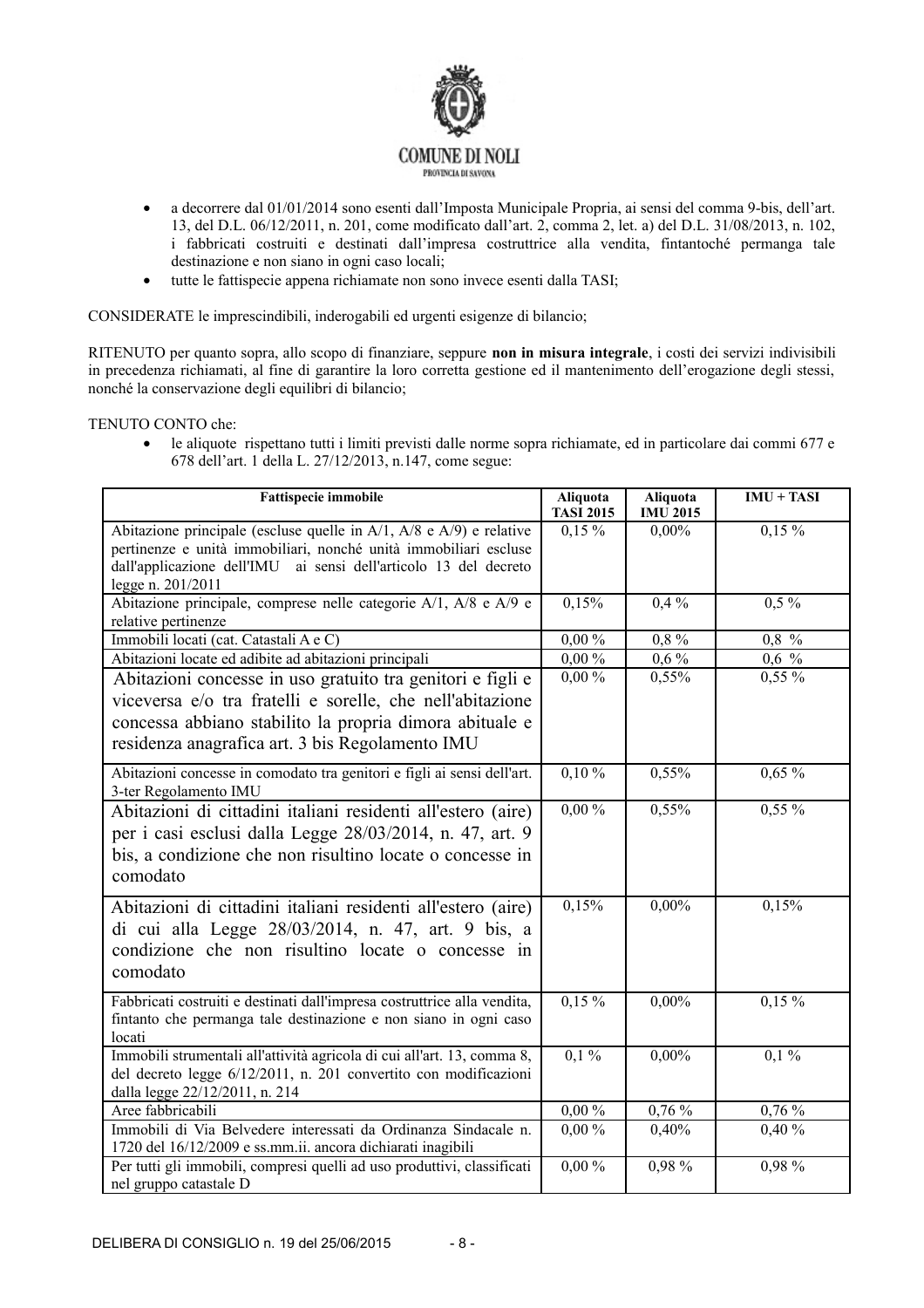

VISTO altresì l'art. 13, comma 15, del citato D.L. 06/12/2011, n.201 ove si prevede che: "A decorrere dall'anno d'imposta 2012, tutte le deliberazioni regolamentari e tariffarie relative alle entrate tributarie degli enti locali devono essere inviate al Ministero dell'economia e delle finanze, Dipartimento delle finanze, entro il termine di cui all'articolo 52, comma 2, del decreto legislativo n. 446 del 1997, e comunque entro trenta giorni dalla data di scadenza del termine previsto per l'approvazione del bilancio di previsione. Il mancato invio delle predette deliberazioni nei termini previsti dal primo periodo e' sanzionato, previa diffida da parte del Ministero dell'interno, con il blocco, sino all'adempimento dell'obbligo dell'invio, delle risorse a qualsiasi titolo dovute agli enti inadempienti. Con decreto del Ministero dell'economia e delle finanze, di concerto con il Ministero dell'interno, di natura non regolamentare sono stabilite le modalità di attuazione, anche graduale, delle disposizioni di cui ai primi due periodi del presente comma. Il Ministero dell'economia e delle finanze pubblica, sul proprio sito informatico, le deliberazioni inviate dai comuni. Tale pubblicazione sostituisce l'avviso in Gazzetta Ufficiale previsto dall'articolo 52, comma 2, terzo periodo, del decreto legislativo n. 446 del 1997";

VISTA la nota del Ministero dell'Economia e delle Finanze. Dipartimento delle Finanze, Direzione Federalismo Fiscale prot. n. 4033/2014 del 28/02/2014, la quale stabilisce le modalità per la trasmissione telematica, mediante inserimento nel Portale del Federalismo Fiscale, delle delibere di approvazione delle aliquote o delle tariffe e dei regolamenti dell'Imposta Unica Comunale;

ACQUISITI sulla proposta della presente deliberazione, ai sensi del 1º comma dell'art. 49 del D.Lgs. 18/08/2000, n. 267, il parere favorevole di regolarità tecnica del Responsabile del Servizio competente ed il parere di regolarità finanziaria del Responsabile del Servizio finanziario;

VISTO il D.Lgs. 18/08/2000, n. 267;

CON VOTI ESPRESSI NEL SEGUENTE MODO·

| <b>CONSIGLIERI PRESENTI:</b> | N <sub>10</sub>                   |
|------------------------------|-----------------------------------|
| CONSIGLIERI VOTANTI :        | $N_{\rm}$ 10                      |
| <b>VOTI FAVOREVOLI:</b>      | N 07                              |
| VOTI CONTRARI:               | N. 03 (Manzino, Repetto, Fossati) |
| CONSIGLIERI ASTENUTI:        | $N =$                             |

#### **DELIBERA**

1) Di approvare per l'anno 2015 le seguenti aliquote del tributo per i servizi indivisibili (TASI):

| <b>Fattispecie immobile</b>                                                                                                                                                         | <b>Aliquota TASI</b><br>2015 |
|-------------------------------------------------------------------------------------------------------------------------------------------------------------------------------------|------------------------------|
| Abitazione principale (escluse quelle in $A/1$ , $A/8$ e $A/9$ ) e relative pertinenze e unità immobiliari,                                                                         | $0,15\%$                     |
| nonché unità immobiliari escluse dall'applicazione dell'IMU ai sensi dell'articolo 13 del decreto<br>legge n. 201/2011                                                              |                              |
| Abitazione principale comprese nelle categorie $A/1$ , $A/8$ e $A/9$ e relative pertinenze                                                                                          | 0,15%                        |
| Immobili locati ed abitazioni concesse in comodato tra genitori e figli e/o tra fratelli e sorelle                                                                                  | $0,00\%$                     |
| Abitazioni concesse in comodato tra genitori e figli di cui art. 3-ter Regolamento IMP                                                                                              | 0,10%                        |
| Fabbricati costruiti e destinati dall'impresa costruttrice alla vendita, fintanto che permanga tale<br>destinazione e non siano in ogni caso locati                                 | $0,15\%$                     |
| Casa conjugale assegnata al conjuge a seguito di provvedimento di separazione legale,<br>annullamento, scioglimento o cessazione degli effetti civili del matrimonio                | $0,15\%$                     |
| Abitazioni di cittadini italiani residenti all'estero (aire) di cui alla Legge<br>$28/03/2014$ , n. 47, art. 9 bis, a condizione che non risultino locate o concesse in<br>comodato | 0,15%                        |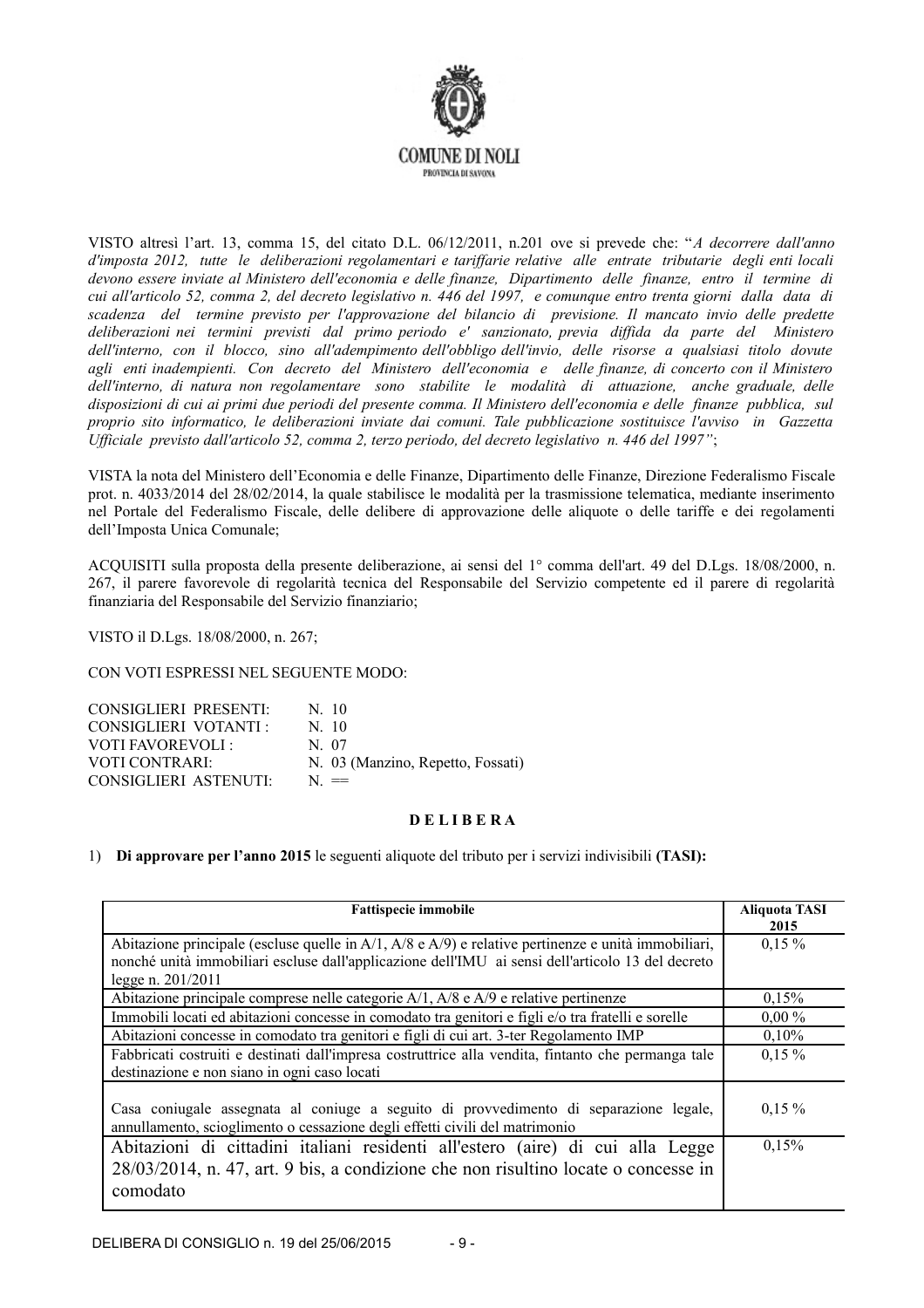

Immobili strumentali all'attività agricola di cui all'art. 13, comma 8, del decreto legge 6/12/2011,  $0,10%$ n. 201 convertito con modificazioni dalla legge 22/12/2011, n. 214 Per tutti gli immobili non compresi nelle fattispecie precedenti e per gli immobili di Via  $0.00\%$ Belvedere interessati da Ordinanza Sindacale n. 1720 del 16/12/2009 e ss.mm.ii. ancora dichiarati inagibili

- 2) Di dare atto che le aliquote di cui al punto 1) rispettano i limiti fissati dall'art. 1, commi 677 e 678 della L. 27/12/2013. n. 147:
- 3) di inviare la presente deliberazione mediante inserimento del testo nell'apposita sezione del Portale del Federalismo fiscale, per la pubblicazione nel sito informatico di cui all'art. 1, comma 3, del D.Lgs 360/1998 e successive modificazioni:
- 4) di trasmettere, a norma dell'art. 13, comma 15, del D.L. 201/2011, la presente deliberazione al Ministero dell'Economia e delle Finanze, Dipartimento delle Finanze, entro il termine di 30 giorni dalla sua esecutività, o comunque entro il termine di 30 giorni dalla scadenza del termine per l'approvazione del bilancio di previsione, adottando, nelle more dell'approvazione dell'apposito D.M. in corso di emanazione, le modalità indicate nella nota del Dipartimento delle Finanze del Ministero dell'Economia e delle Finanze, n. 4033/2014 del 28/02/2014.

#### DOPODICHE'

### **IL CONSIGLIO COMUNALE**

RAVVISATA l'urgenza, ai sensi dell'art. 134 comma 4 del D.Leg.vo 267/2000;

CON VOTI ESPRESSI NEL SEGUENTE MODO:

**CONSIGLIERI PRESENTI: N. 10** CONSIGLIERI VOTANTI: N. 10 **VOTI FAVOREVOLI·**  $N<sub>10</sub>$ VOTI CONTRARI:  $N =$ CONSIGLIERI ASTENUTI:  $N =$ 

#### **DELIBERA**

DI DICHIARARE, la presente deliberazione IMMEDIATAMENTE ESEGUIBILE, ai sensi dell'art. 134 comma 4 del D.Leg.vo n. 267/2000.